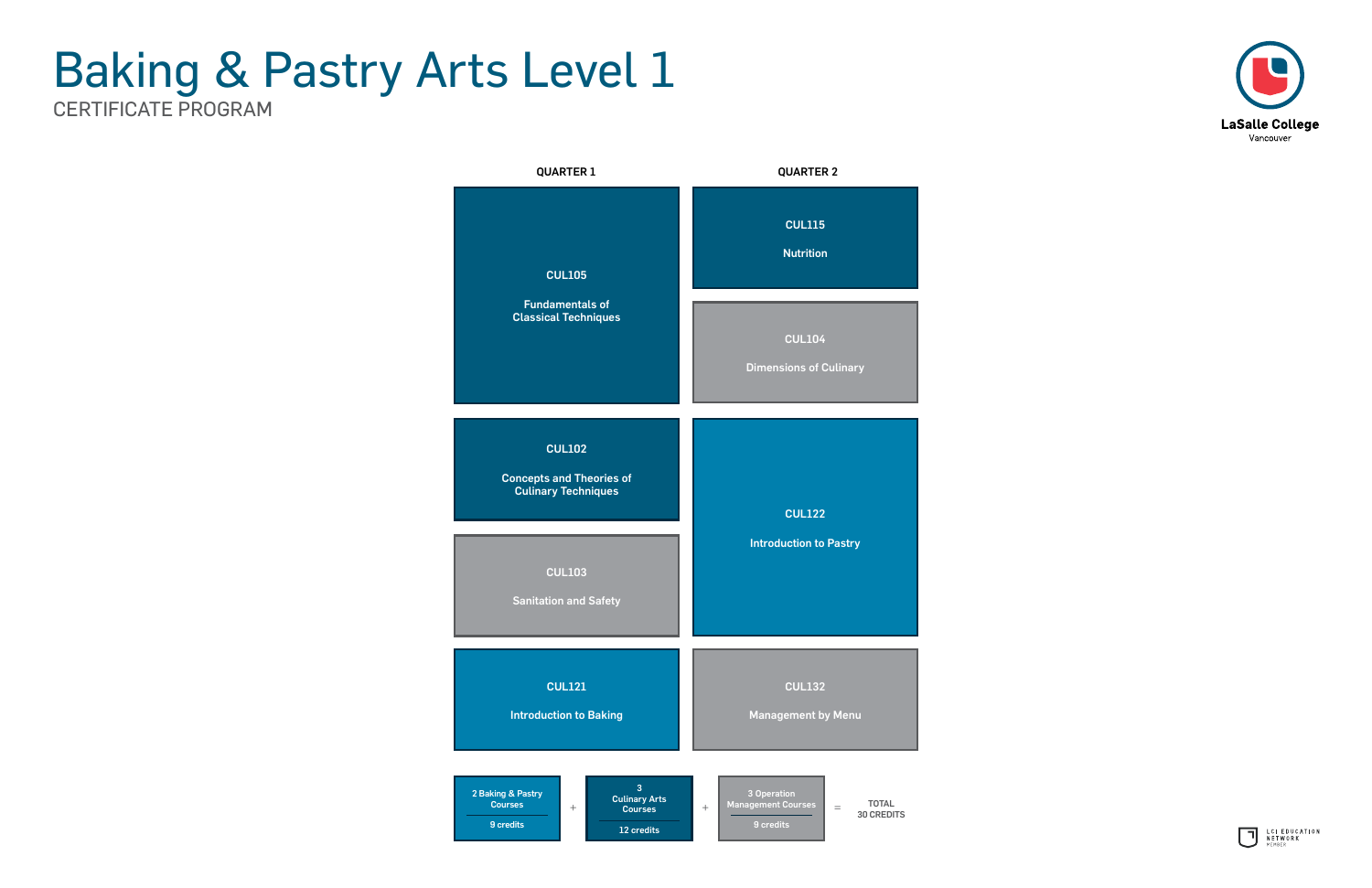#### QUARTER 1

#### CUL105 FUNDAMENTALS OF CLASSICAL TECHNIQUES

The fundamental concepts, skills and techniques involved in basic cookery are covered in this course. Special emphasis is given to the study of ingredients, cooking theories, and the preparation of stocks, broth, glazes, soups, thickening agents, the grand sauces and emulsion sauces. Lectures and demonstrations teach organization skills in the kitchen, work coordination, and knife skills. The basics of vegetable cookery, starch cookery, meat and poultry are covered. Emphasis is given to basic cooking techniques such as sautéing, roasting, poaching, braising and frying. Students must successfully pass a practical cooking examination covering a variety of cooking techniques.

*Co-Requisite: Current Food Safe Certificate, CUL103 Sanitation & Safety*

*Credits: 6*

#### CUL102 CONCEPTS AND THEORIES OF CULINARY TECHNIQUES

The fundamental concepts, skills and techniques involved in basic cookery are covered in this course. Special emphasis is given to the study of ingredients, cooking theories, and the preparation of stocks, broth, glazes, and soups, thickening agents, the grand sauces and emulsion sauces. Lectures teach organization skills in the kitchen and work coordination. The basics of stocks, soups, sauces, vegetable cookery, starch cookery, meat and poultry are covered. Emphasis is given to basic cooking techniques such as sautéing, roasting, poaching, braising and frying. *Co-Requisite: Current Food Safe Certificate CUL103 Sanitation & Safety*

*Credits: 3*

#### CUL103 SANITATION AND SAFETY

This course introduces food and environmental sanitation and safety in a food production area. Attention is focused on food borne illness and their origins, and on basic safety procedures followed in the food service industry. Provincial regulations are addressed in terms of Food Safe, WHMIS, and Work Safe BC.

*Credits: 3*

#### CUL121 INTRODUCTION TO BAKING

Students are introduced to the fundamental concepts, skills and techniques of baking. Special significance is placed on the study of ingredient functions, product identification and weights and measures as applied to baking. Lectures, demonstrations, production, tasting and testing, students learn yeastraised dough mixing methods, pie dough, quick dough, cookie dough, and product finishing techniques. Students must pass a practical exam. *Co-requisite: Current Food Safe Certificate, CUL103 Sanitation & Safety Credits: 3*

#### QUARTER 2

#### CUL115 NUTRITION

This course centers on an explanation of the basic principles of nutrition and its relationship to health. The structure, functions, and sources of nutrients – including proteins, carbohydrates, fats, vitamins, minerals, and water – are discussed. Current issues in nutrition are reviewed, including dietary guidelines, energy balance, vitamin supplements, and food fads. *Credits: 3*

#### CUL104 DIMENSIONS OF CULINARY

"Dimensions of Culinary" is a course that introduces students to a wide realm of topics in the culinary arts and culinary education. Students develop their communication skills. They learn to present and assimilate information logically, make decisions, develop effective study habits, use available resources, improve interpersonal relationships, and increase their professional performance. This course gives a profile of the hospitality industry and intends to provide a sense of its scope. The primary issues of concern to students are: career opportunities, the role of culinary education, the experience required to pursue particular opportunities, and the advantages and disadvantages of working in specific areas of the hospitality industry. *Credits: 3*

#### CUL122 INTRODUCTION TO PASTRY

This course is a combination of theory, lecture, demonstration and hands-on production to provide an introduction to pastry techniques for use in a commercial kitchen. Students learn a variety of dough, batters, fillings, and glazes with an emphasis on formulas. Instruction regarding the preparation of basic cakes and icings, roll-in dough, preparations of pastry cream and finishing techniques; plus selection and proper use and handling of various chocolates used in baking and decorating are introduced. Students must pass a practical exam. *Prerequisite: Current Food Safe Certificate, CUL103 Sanitation & Safety Credits: 6*

#### CUL132 MANAGEMENT BY MENU

This course prepares future food service managers by giving a clear picture of the important role menu planning plays within operations. It covers topics ranging from menu development, pricing, and evaluation to facilities design and layout. Students will benefit because good menu development is crucial to the success of any foodservice operation, i.e., a planning tool, source of operational information and a merchandising method for reaching patrons. *Credits: 3*

# Baking & Pastry Arts Level 1

COURSE DESCRIPTIONS